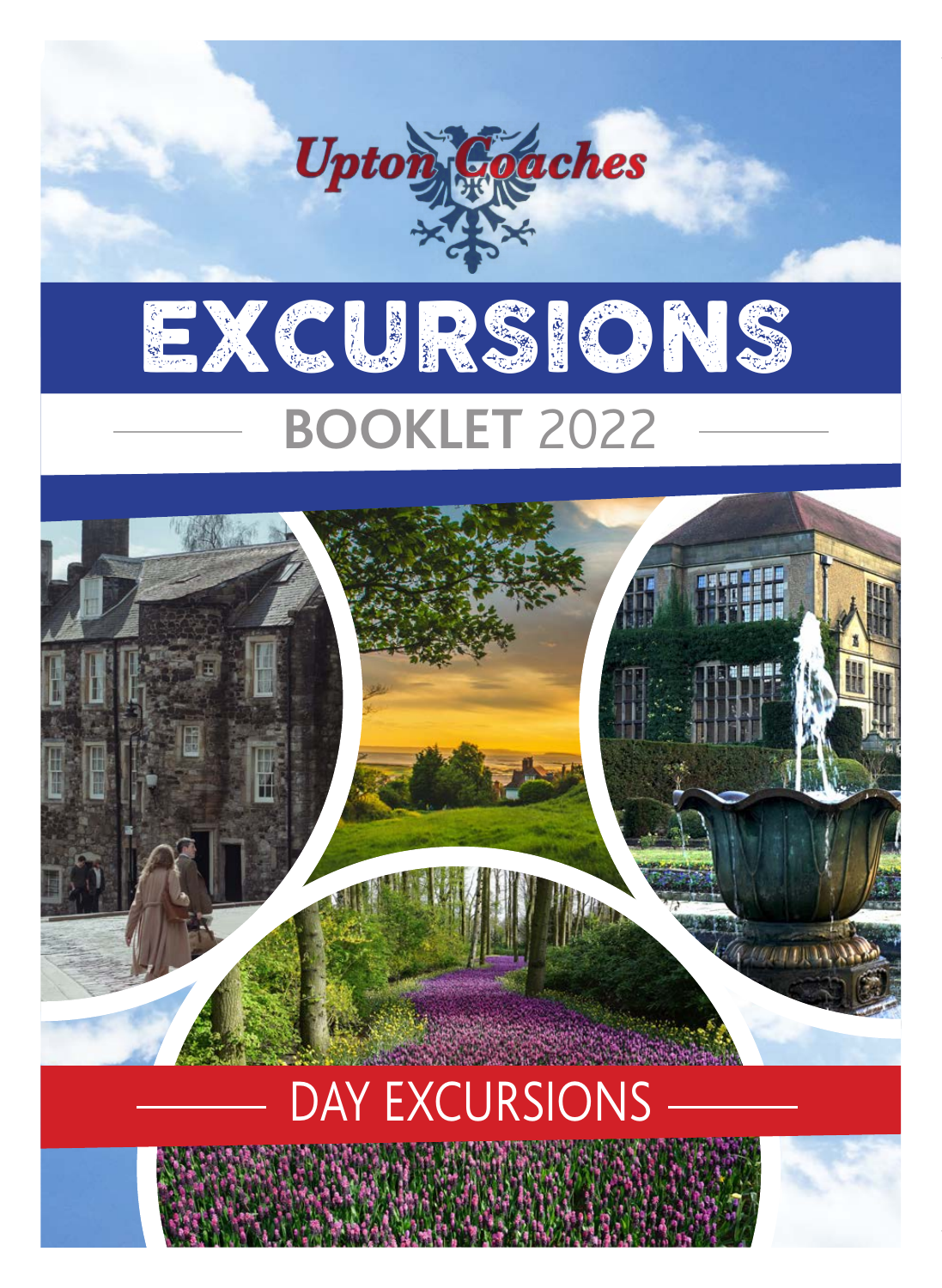## About Us...

Upton Coaches is a family business owned by the Thomas Family. We have been providing coaches for hire for over 30 years. Based on the Devon and Somerset border, 6 miles from Bampton near Tiverton, we are ideally positioned to offer our services to Tiverton, Taunton and Minehead. We operate a modern fleet of coaches fitted with air conditioning & reclining seats with good leg room. We are pleased to offer our Day excursions for 2022! Further information can be found on our website:  **www.uptoncoaches.co.uk**

## PIGR UP<br>Raisize POINTS

- Upton Coaches Depot
- **Bampton War Memorial**
- **Tiverton Bus Station**
- Sampford Peverell Car Park
- **Iunction 27 M5 Services**
- **Rockwell Green Pet** Supplies or Barley
- • Mow Bus Stop
- • Wellington Longforth Coach Park (entrance to Asda)
- • Taunton Hankridge Way Heron Gate Bus Stop (Northbound excursion only).

### ALSO, OUR COURTESY FEEDER WUAWA<br>Mali Haya Haali COLLECTS FROM

- Minehead Bancks
- • Street Bus Stop
- • Dunster Steep Bus Stop
- • Carhampton Stores
- • Bus Stop
- • Washford Inn Bus Stop, Washford Post Office Bus Stop,Washford Quarry
- • Road Bus Stop
- • Watchet Railway Coach Bays
- • Williton Spar Bus Stop
- • Taunton Kings Arms Bus Stop
- Galmington Laundrette
- Other collections on
- route can be
- arranged on booking

Did you know you can hire our coaches for private hire?

Our coaches range from 16 to 57 seat coaches. We offer coach hire for all occasions such as Weddings, Airport Transfers, Garden club outings, London sight-seeing,Theatre, Shopping outings and many more!

We offer a very professional service at competitive rates.We pride ourselves on the quality and cleanliness of our coaches. Our friendly experienced staff are happy to help with all your requirements.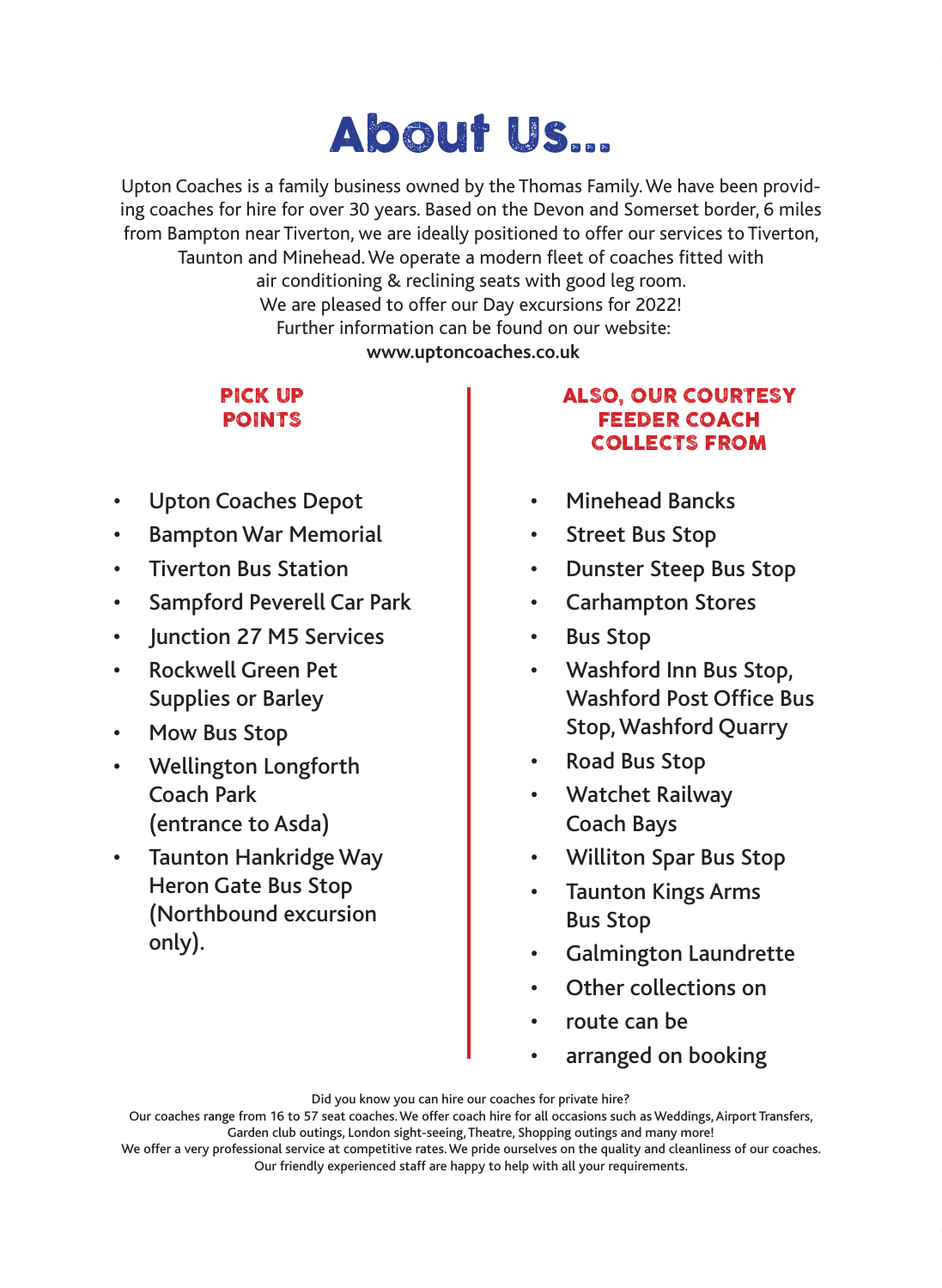# Excursions



| <b>MARCH</b>                                   |                        |                                                            |
|------------------------------------------------|------------------------|------------------------------------------------------------|
| Dartmoor                                       | Thursday 24th          | 16.00pp                                                    |
| <b>Scenic Drive</b>                            | March                  | <b>Coach Only</b>                                          |
| Abergavenny                                    | Tuesday 29th           | £16.00pp                                                   |
| <b>Market Day</b>                              | March                  | <b>Coach Only</b>                                          |
| Brixham &<br>Greenway<br><b>National Trust</b> | Thursday 31st<br>March | Full – see additional<br>excursion in April &<br>September |

| <b>APRIL</b>                                                                                                                         |                         |                                    |
|--------------------------------------------------------------------------------------------------------------------------------------|-------------------------|------------------------------------|
| <b>Lost Gardens</b><br>of Heligan &<br><b>Mevagissey</b>                                                                             | Tuesday 5th April       | £31.00pp<br><b>Including Entry</b> |
| <b>Carvery Lunch</b><br>& Dawlish                                                                                                    | Friday 8th April        | £27.00pp<br>inclusive of carvery   |
| <b>South Devon</b><br>Railway, Totnes<br><b>Rare Breeds Farm</b><br>and Dartmoor<br><b>Otters and Buckfast</b><br><b>Butterflies</b> | Wednesday 13th<br>April | £38.00pp<br><b>Including Entry</b> |
| <b>Hereford</b>                                                                                                                      | Thursday 14th<br>April  | £18.00pp<br><b>Coach Only</b>      |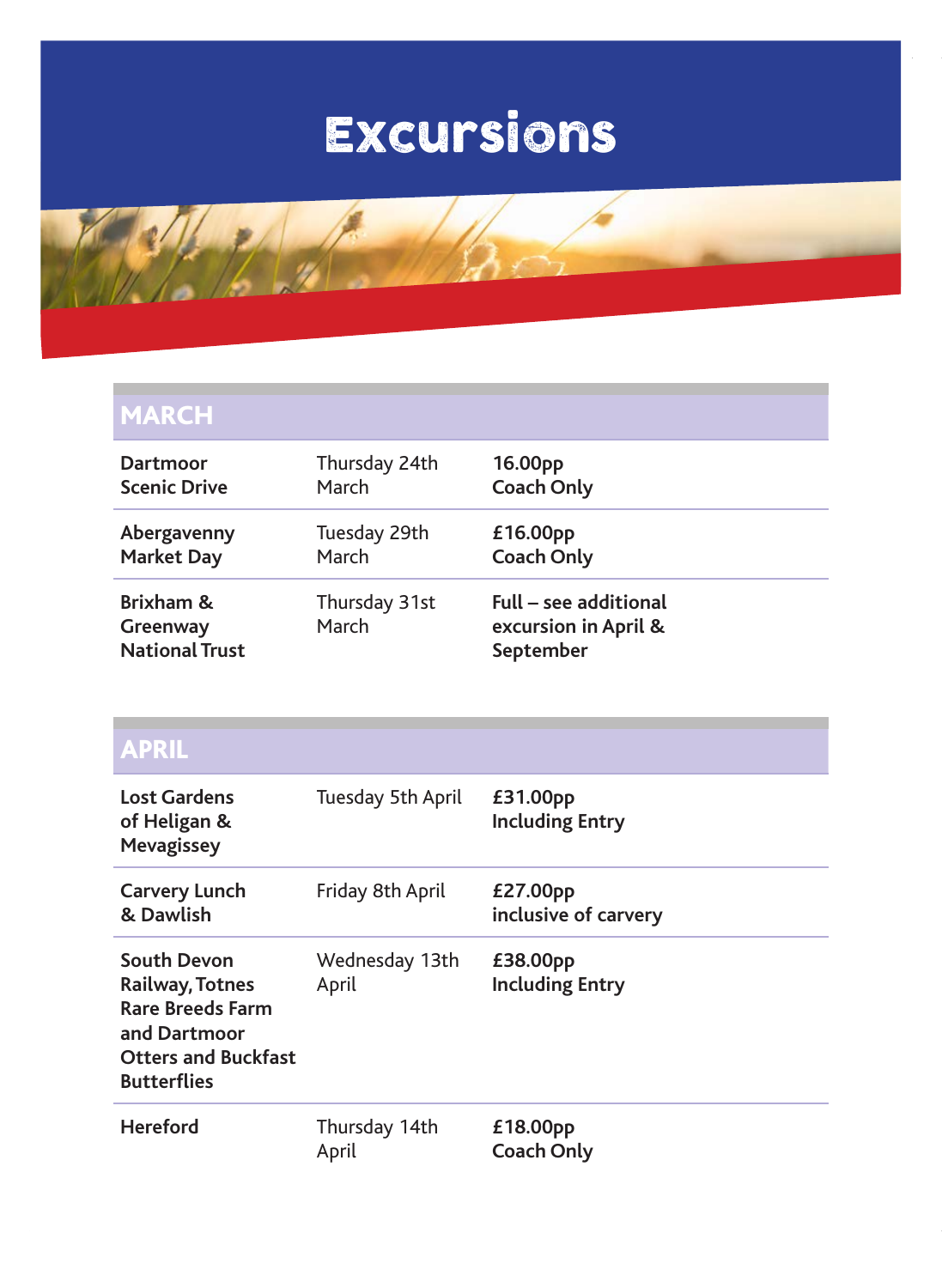| Brixham &<br>Greenway<br><b>National Trust</b>                                 | Tuesday 26th April     | £16.00pp<br>NT member                                           | £28.35pp<br><b>Non members</b> |
|--------------------------------------------------------------------------------|------------------------|-----------------------------------------------------------------|--------------------------------|
| <b>RHS Wisley</b>                                                              | Thursday 28th<br>April | £34.00pp<br>including entry                                     |                                |
| <b>MAY</b>                                                                     |                        |                                                                 |                                |
| <b>Totnes &amp; Dartington</b><br><b>Hall Gardens with</b><br><b>Cream Tea</b> | Thursday 5th May       | £28.00pp<br>inclusive                                           |                                |
| Malvern<br><b>Spring Show</b>                                                  | Saturday 7th May       | £43.00pp<br>including entry                                     |                                |
| <b>Tavistock and the</b><br><b>Garden House</b>                                | Tuesday 10th May       | £28.00pp<br>including entry                                     |                                |
| <b>Hare and Hounds</b><br>Carvery & Sidmouth                                   | Wednesday 11th<br>May  | £27.50pp<br>includes carvery                                    |                                |
| Abergavenny<br>and the Brecon<br><b>View Tea Rooms</b>                         | Tuesday 17th May       | £17.00pp<br><b>Coach Only</b>                                   |                                |
| <b>Buckfast Abbey</b><br>& Widecombe<br>in the Moor                            | Wednesday 18th<br>May  | £17.00pp<br>(free entry for<br>the Abbey)                       |                                |
| <b>River Exe Cruise</b><br>& Exmouth                                           | Thursday 26th<br>May   | £23.00pp inclusive<br>of river cruise and<br>tea, coffee & cake |                                |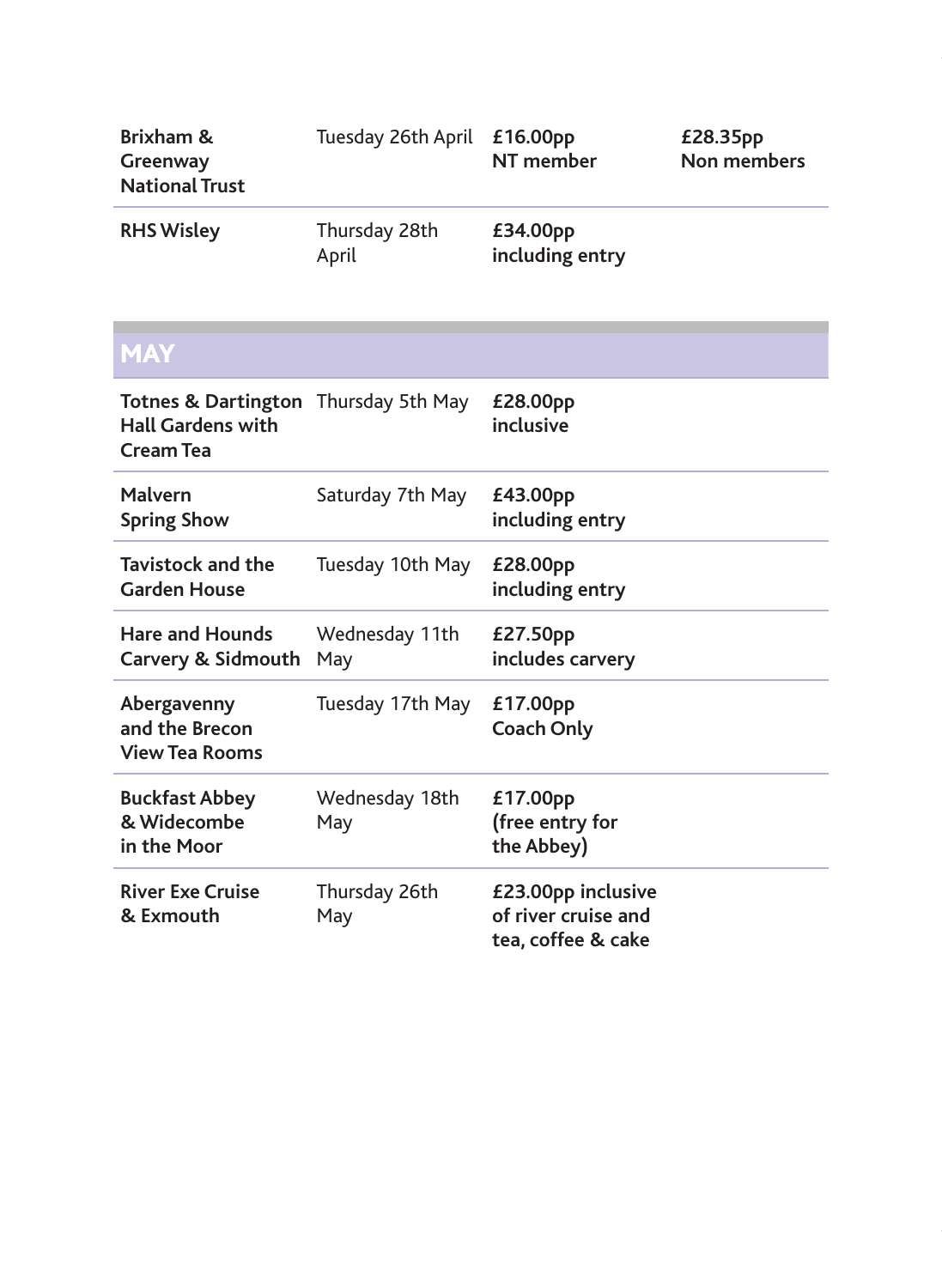| <b>JUNE</b>                                                                                      |                       |                               |                                               |
|--------------------------------------------------------------------------------------------------|-----------------------|-------------------------------|-----------------------------------------------|
| <b>St Ives</b>                                                                                   | Wednesday 1st<br>lune | £22.00pp<br><b>Coach Only</b> |                                               |
| Padstow                                                                                          | Tuesday 7th June      | £19.00pp<br><b>Coach Only</b> |                                               |
| <b>Burrow Farm</b><br><b>Gardens - East</b><br>Devon's Secret<br>Garden and Lyme<br><b>Regis</b> | Tuesday 14th June     | £24.00pp<br>including entry   |                                               |
| The Gloucester &<br><b>Warwick Railway</b><br>& Broadway                                         | Thursday 16th<br>June | £31.00pp<br>including entry   |                                               |
| Lanhydrock<br><b>National Trust</b>                                                              | Tuesday 21st June     | £17.00pp<br><b>NT Members</b> | £32.90pp<br>Non members                       |
| <b>Eden Project</b>                                                                              | Tuesday 28th June     | Adults £38.00pp               | <b>Seniors</b><br>£35.50pp<br>including entry |

| <b>JULY</b>                                    |                                  |                               |                                   |
|------------------------------------------------|----------------------------------|-------------------------------|-----------------------------------|
| Stow on the<br>Wold and the<br>Lavender Fields | Tuesday 5th July                 | £24.00pp<br>including entry   |                                   |
| Dartmouth<br><b>Steam and Cruise</b>           | Wednesday<br>13th July           | £38.50pp<br>including entry   |                                   |
| <b>Kew Gardens</b>                             | Thursday 14th July Adults £42.00 |                               | Seniors £41.00<br>including entry |
| <b>Bournemouth</b>                             | Sunday 17th July                 | £17.00pp<br><b>Coach Only</b> |                                   |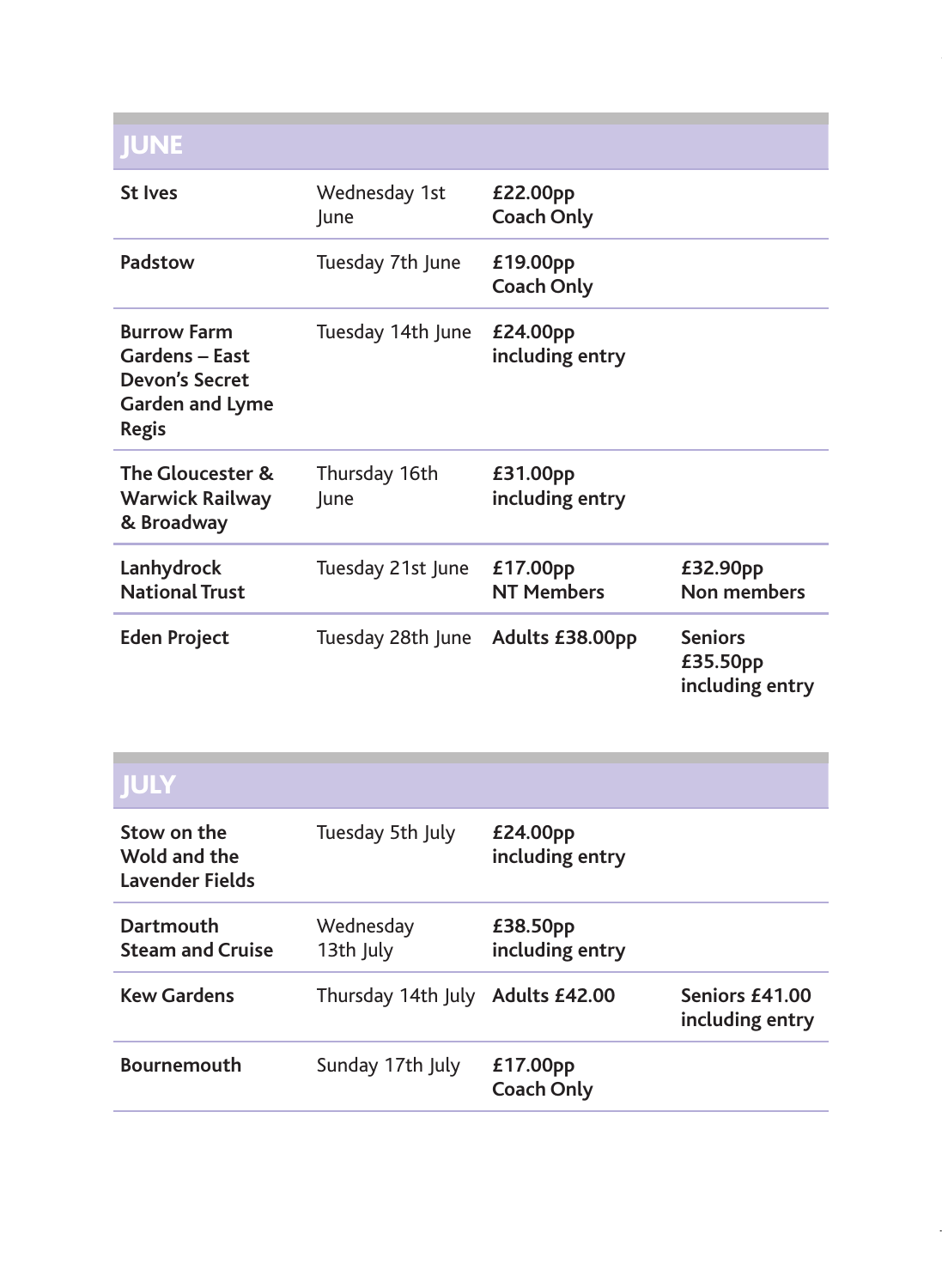| <b>Montacute House</b><br><b>National Trust &amp;</b><br>Sherborne | Tuesday 19th July                                 | £15.00pp<br>NT member               | £29.00pp<br><b>Non members</b>         |
|--------------------------------------------------------------------|---------------------------------------------------|-------------------------------------|----------------------------------------|
| Windsor Town &<br><b>Windsor Castle</b>                            | Thursday 21st July                                | £54.50pp<br>including entry         |                                        |
| <b>Tintagel and</b><br><b>Boscastle</b>                            | Sunday 24th July                                  | £17.00pp<br><b>Coach Only</b>       |                                        |
| <b>New Forest Scenic</b><br><b>Drive</b>                           | Tuesday 26th July                                 | £20.00pp<br><b>Coach Only</b>       |                                        |
| Wilton House and<br>Salisbury                                      | Thursday 28th July Adults £35.00pp                |                                     | <b>Seniors</b><br>£33.00pp             |
| <b>AUGUST</b>                                                      |                                                   |                                     |                                        |
| <b>Bradford on Avon</b><br>and Lacock National<br>Trust            | Tuesday 2nd<br>August                             | £17.00pp<br>NT member               | £28.00pp<br>Non members                |
| Plymouth                                                           | Wednesday 3rd<br>August                           | £16.00pp<br>coach only              |                                        |
| <b>Poole with Poole</b><br><b>Harbour Cruise</b>                   | Thursday 4th<br>August                            | To be confirmed                     |                                        |
| Abbotsbury Sub-<br>tropical Gardens and<br>Swannery                | Tuesday 9th<br>August                             | Adult £34.00pp<br>including entries | Child £19.00pp<br>including<br>entries |
| <b>Dorchester Market</b><br>and Weymouth                           | Wednesday 10th<br>August                          | £16.00pp<br>coach only              |                                        |
| <b>Paignton Zoo</b>                                                | To be confirmed -<br>please show your<br>interest | To be confirmed                     |                                        |
| <b>Bath</b>                                                        | Saturday 13th<br>August                           | £17.00pp coach<br>only              |                                        |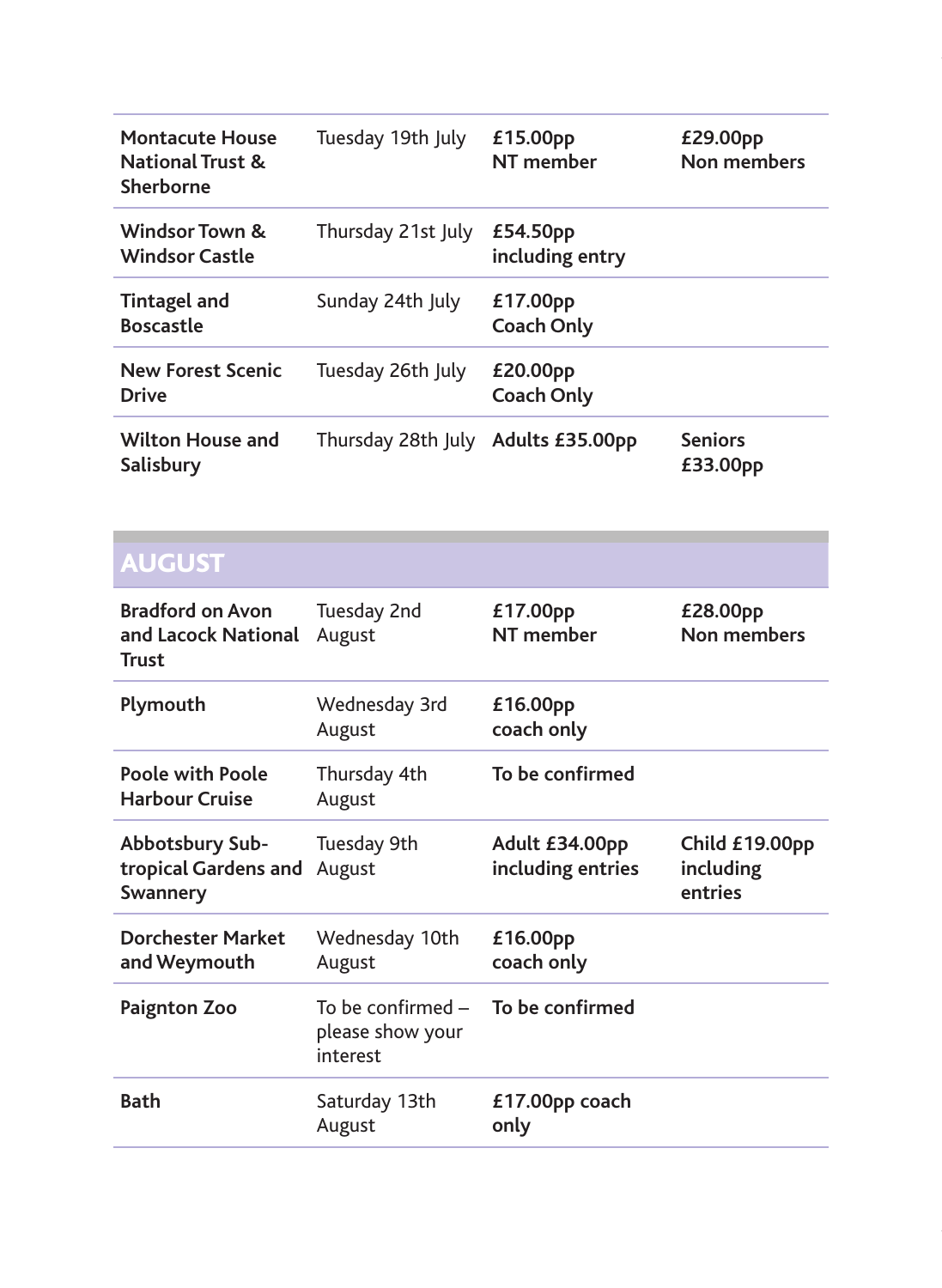| <b>Bideford &amp; Bude</b>                         | Tuesday 16th<br>August   | £15.00pp coach<br>only |
|----------------------------------------------------|--------------------------|------------------------|
| The British Firework<br>Championships,<br>Plymouth | Wednesday 17th<br>August | £16.00pp coach<br>only |
| <b>Exmoor Drive and</b><br><b>Ilfracombe</b>       | Thursday 18th<br>August  | £16.00pp coach<br>only |

| <b>SEPTEMBER</b>                                               |                             |                               |                         |
|----------------------------------------------------------------|-----------------------------|-------------------------------|-------------------------|
| Widecombe fair                                                 | Tuesday 13th<br>September   | $£16.00pp$ coach<br>only      |                         |
| Looe and Polperro                                              | Thursday 15th<br>September  | £17.00pp coach<br>only        |                         |
| <b>Trelissick National</b><br><b>Trust</b>                     | Wednesday 21st<br>September | £17.00pp<br><b>NT Members</b> | £30.00pp<br>Non members |
| <b>Brixham and</b><br><b>Greenway National</b><br><b>Trust</b> | Thursday 22nd<br>September  | £16.00pp<br><b>NT Members</b> | £28.35pp<br>Non members |
| <b>Malvern Autumn</b><br>Show                                  | Saturday 24th<br>September  | £38.00pp<br>including entry   |                         |
| <b>Bourton on the</b><br><b>Water and Burford</b>              | Tuesday 27th<br>September   | £17.00pp<br>coach only        |                         |
| Chepstow and<br><b>Dewstow Gardens</b><br>and Grottoes         | Thursday 29th<br>September  | £23.50pp<br>including entry   |                         |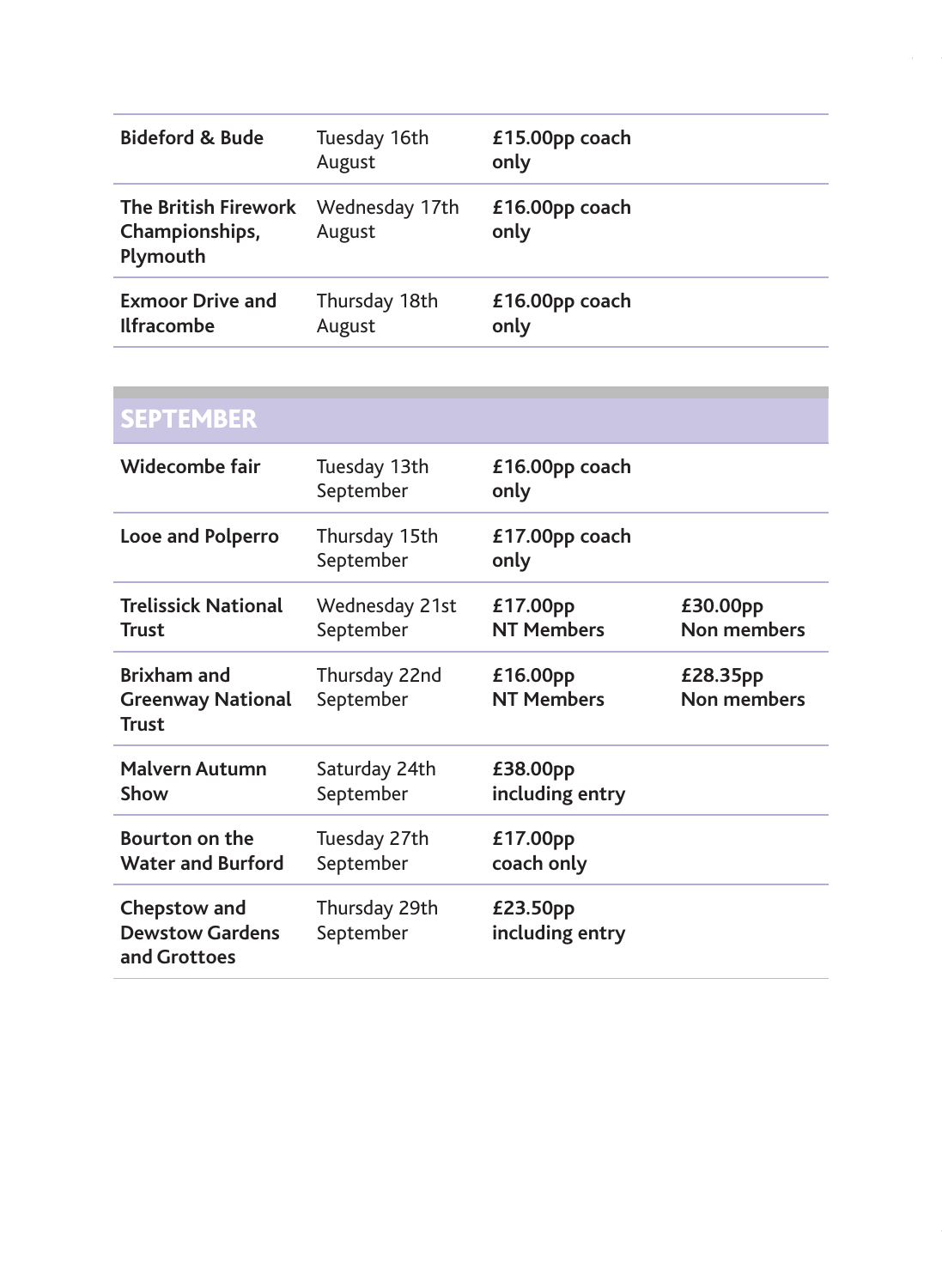## **OCTOBER**

| Abergavenny<br><b>Market Day</b>                                                                           | Tuesday 4th<br>October    | £17.00pp<br>coach only      |                           |
|------------------------------------------------------------------------------------------------------------|---------------------------|-----------------------------|---------------------------|
| Swanage                                                                                                    | Thursday 6th<br>October   | £17.00pp<br>coach only      |                           |
| <b>Tyntesfield</b><br><b>National Trust</b>                                                                | Tuesday 11th<br>October   | £17.00pp<br>NT member       | £27.00pp<br>Non member    |
| Tavistock Goose Fair                                                                                       | Wednesday 12th<br>October | £17.00pp<br>coach only      |                           |
| Westonbirt<br>Arboretum &<br><b>Tetbury (optional)</b>                                                     | Tuesday 18th<br>October   | £31.00pp<br>including entry |                           |
| <b>Slimbridge Wetlands</b><br>Centre                                                                       | Thursday 20th<br>October  | Adult £30.50pp              | <b>Senior</b><br>£28.50pp |
| <b>Swindon Steam</b><br>and/or Designer<br><b>Shopping Outlet</b>                                          | Tuesday 25th<br>October   | £16.00pp<br>coach only      |                           |
| Aerospace and<br><b>Bristol Harbour</b><br>- with a stop off<br>at the Clifton<br><b>Suspension Bridge</b> | Wednesday 26th<br>October | £30.00pp<br>including entry |                           |

| <b>NOVEMBER</b>                                                                      |                         |                             |                                                                                                                   |
|--------------------------------------------------------------------------------------|-------------------------|-----------------------------|-------------------------------------------------------------------------------------------------------------------|
| <b>River Exe - Guided</b><br><b>Bird Watching with</b><br><b>Stuart Line Cruises</b> | Tuesday 8th<br>November | £25.00pp<br>including entry | <b>Optional Pasty</b><br>on board at<br>£4.00 each.<br>(Steak/<br>Vegetarian/<br><b>Gluten free</b><br>available) |
|                                                                                      |                         |                             |                                                                                                                   |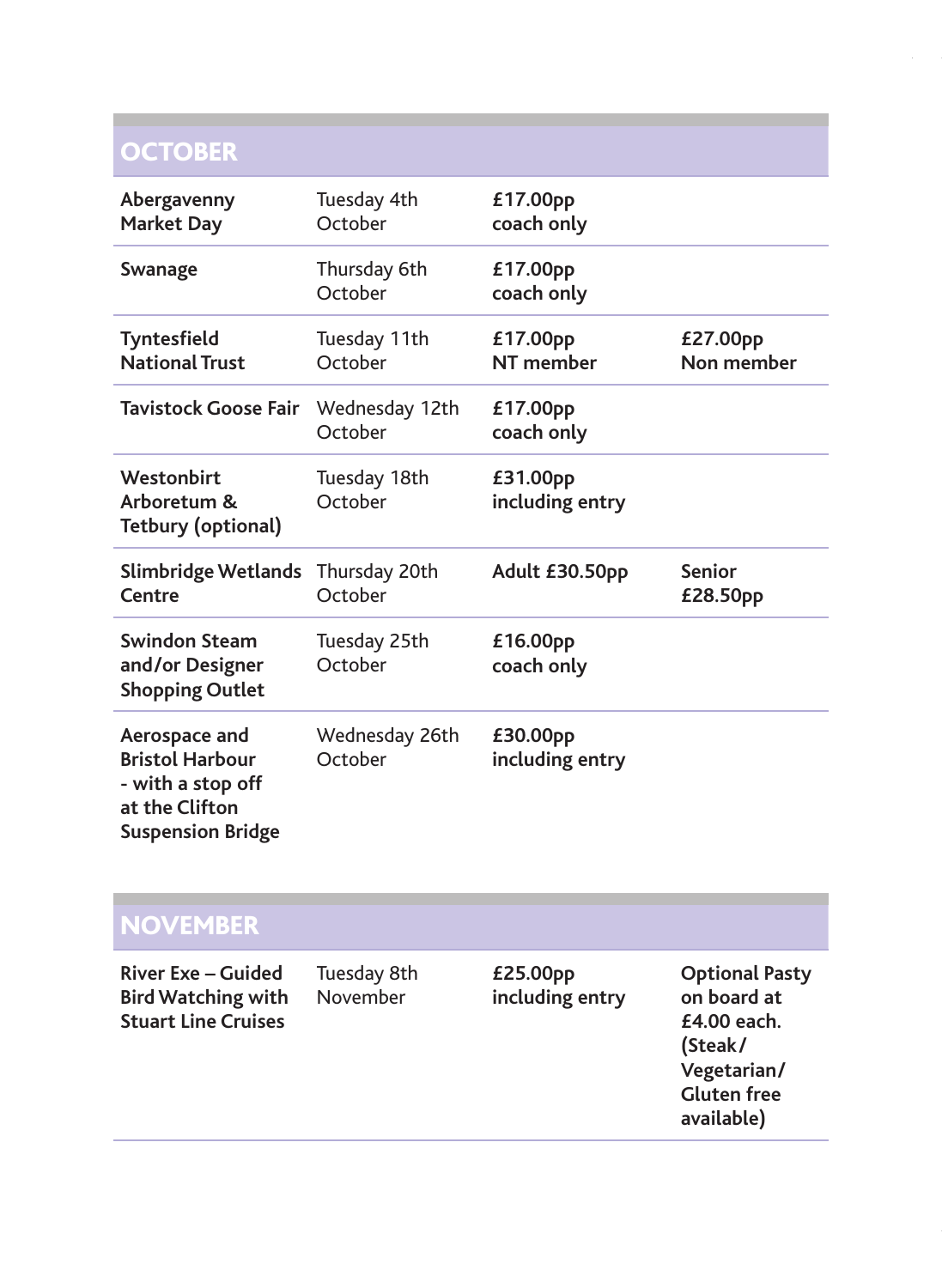| <b>Gloucester</b>                                             | Saturday 12th             | £17.00pp                      |
|---------------------------------------------------------------|---------------------------|-------------------------------|
| <b>Christmas Market</b>                                       | November                  | coach only                    |
| <b>Hare and Hounds</b><br>Carvery & Otter<br><b>Nursuries</b> | Thursday 17th<br>November | £27.50pp<br>including Carvery |
| <b>Sanders Garden</b>                                         | Tuesday 22nd              | £14.00pp                      |
| Centre (half day)                                             | November                  | coach only                    |

| <b>DECEMBER</b>                                                       |                                              |                        |
|-----------------------------------------------------------------------|----------------------------------------------|------------------------|
| <b>Bath Christmas</b><br>Market                                       | Saturday 3rd<br>December                     | £18.00pp<br>coach only |
| <b>Cribbs Causeway</b><br>Shopper                                     | Thursday 8th<br>December                     | £15.00pp<br>coach only |
| Longleat Light<br><b>Display</b>                                      | to be confirmed<br>- please show<br>interest | tbc                    |
| <b>Sidmouth Donkey</b><br><b>Sanctuary - Carols</b><br>by Candlelight | to be confirmed<br>- please show<br>interest | tbc.                   |
| Carvery Lunch &<br><b>Dartmoor Scenic</b>                             | To be confirmed<br>- please show<br>interest | tbc                    |

| <b>THEATRES</b>                         |                            |                    |                                           |
|-----------------------------------------|----------------------------|--------------------|-------------------------------------------|
| <b>Strictly Ballroom</b><br>the musical | Saturday 17th<br>June 2023 | £59.50pp inclusive | <b>Bristol</b><br>Hippodrome<br>at 7.30pm |

**Please see our website www.uptoncoaches.co.uk for future Theatre trips.**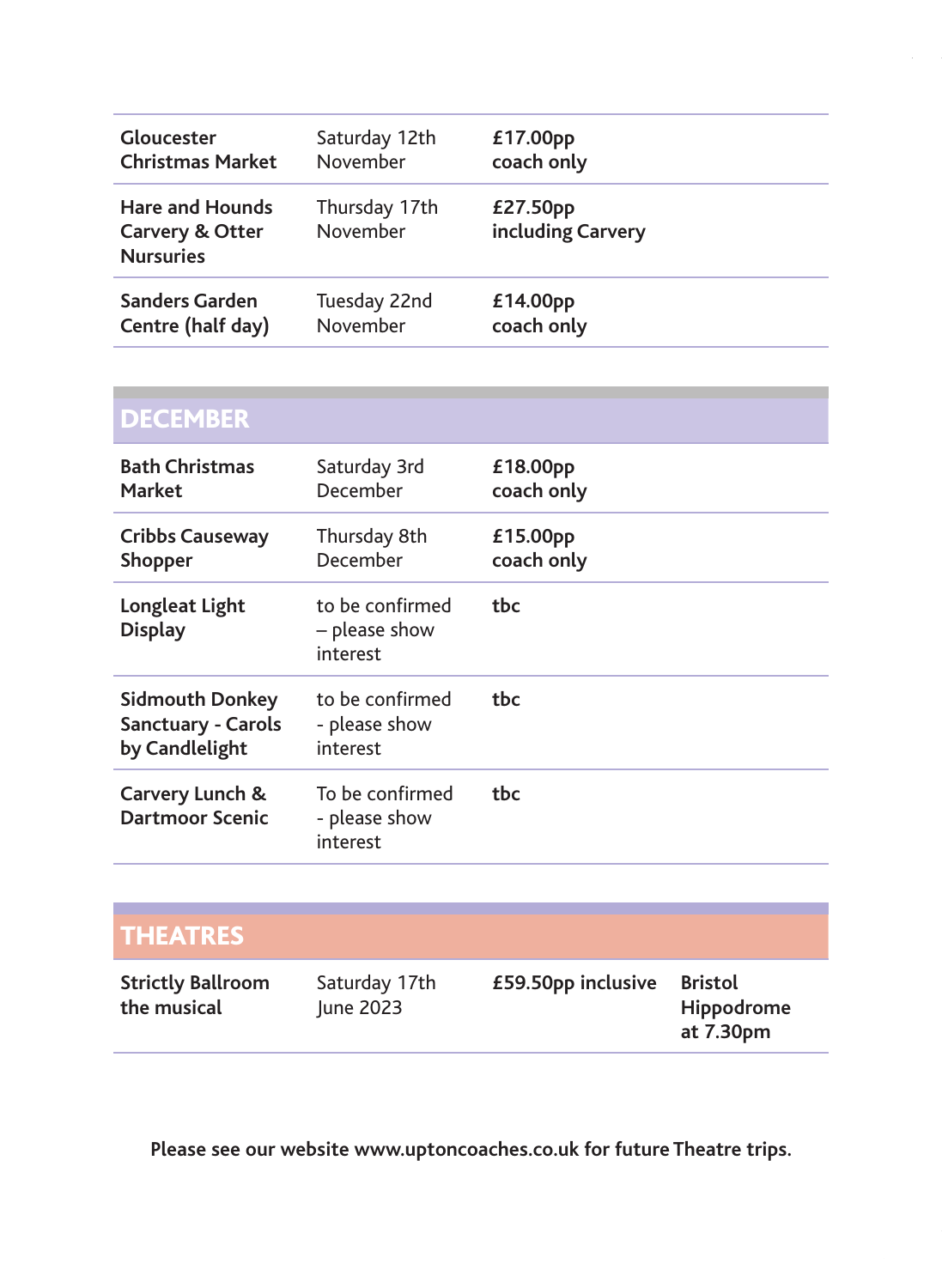## Booking Conditions



**PAYMENT**<br>Payment is required upon booking. We accept Credit or Debit cards, cheques or online payments.

REFUNDS Once booked, tickets are non-refundable however a transfer may be possible.

CANCELLATION Upton Coaches hopes to carry out each day excursion as advertised throughout this booklet but reserves the right to alter or cancel at our discretion. If any day excursion is cancelled, the passenger may be transferred to another day excursion or receive a refund of monies paid.The company will not be liable for any loss, delay or inconvenience by any person due to a cancellation of a day excursion.

Although we make every effort to run to the excursion's timings advertised, we cannot guarantee this. We reserve the right to operate any size vehicle deemed appropriate. Specific seats may be allocated to you however we reserve the right to alter this at our discretion, for whatever reason.The company reserves the right to alter published prices as a result of price increases in products supplied by a third party.

**If you do not wish to receive future mailings from us,** 

please unsubscribe by calling 01398371271 or email us at info@uptoncoaches.co.uk and we will opt you out of our mailing list.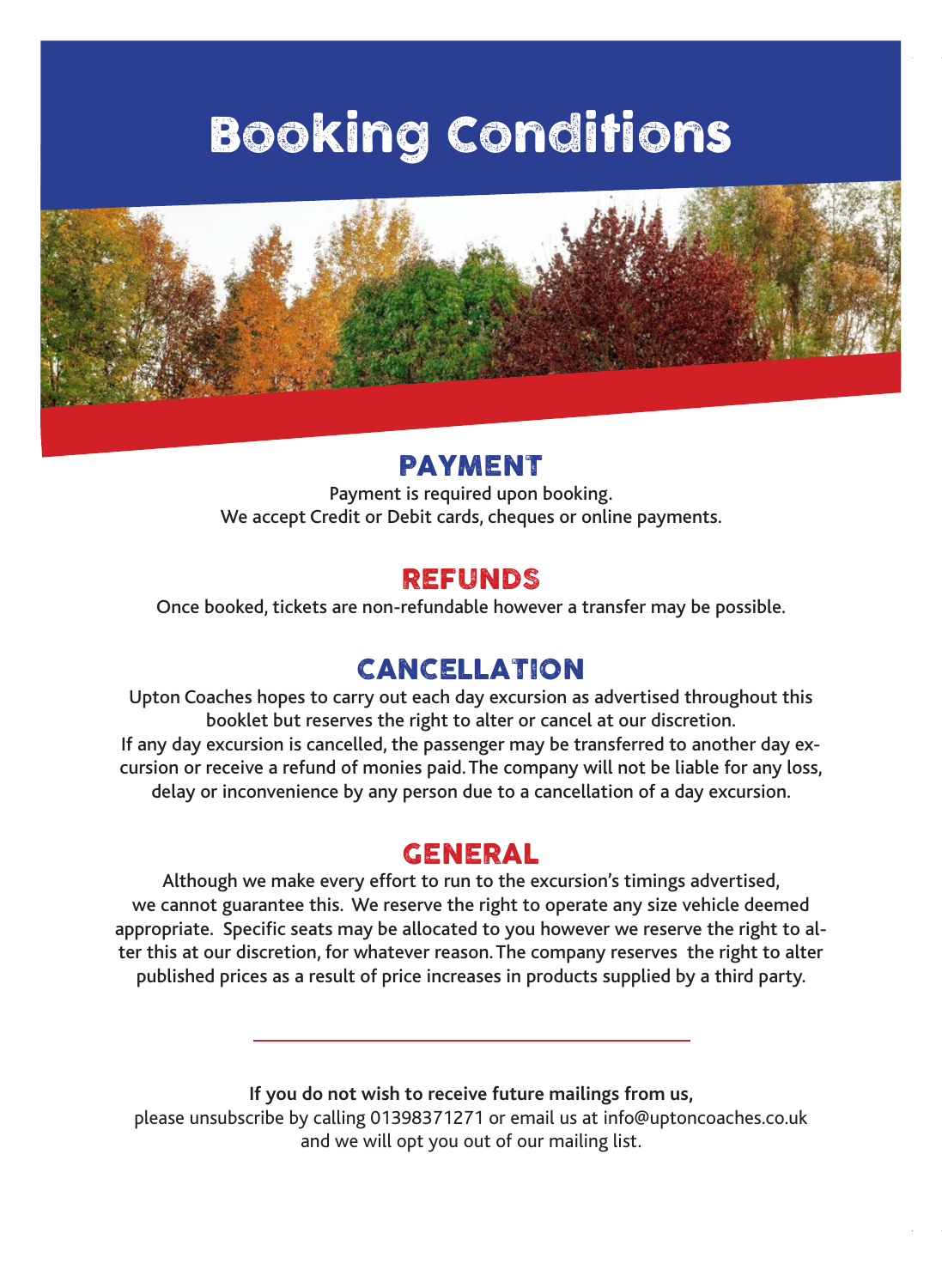# Booking Notes: